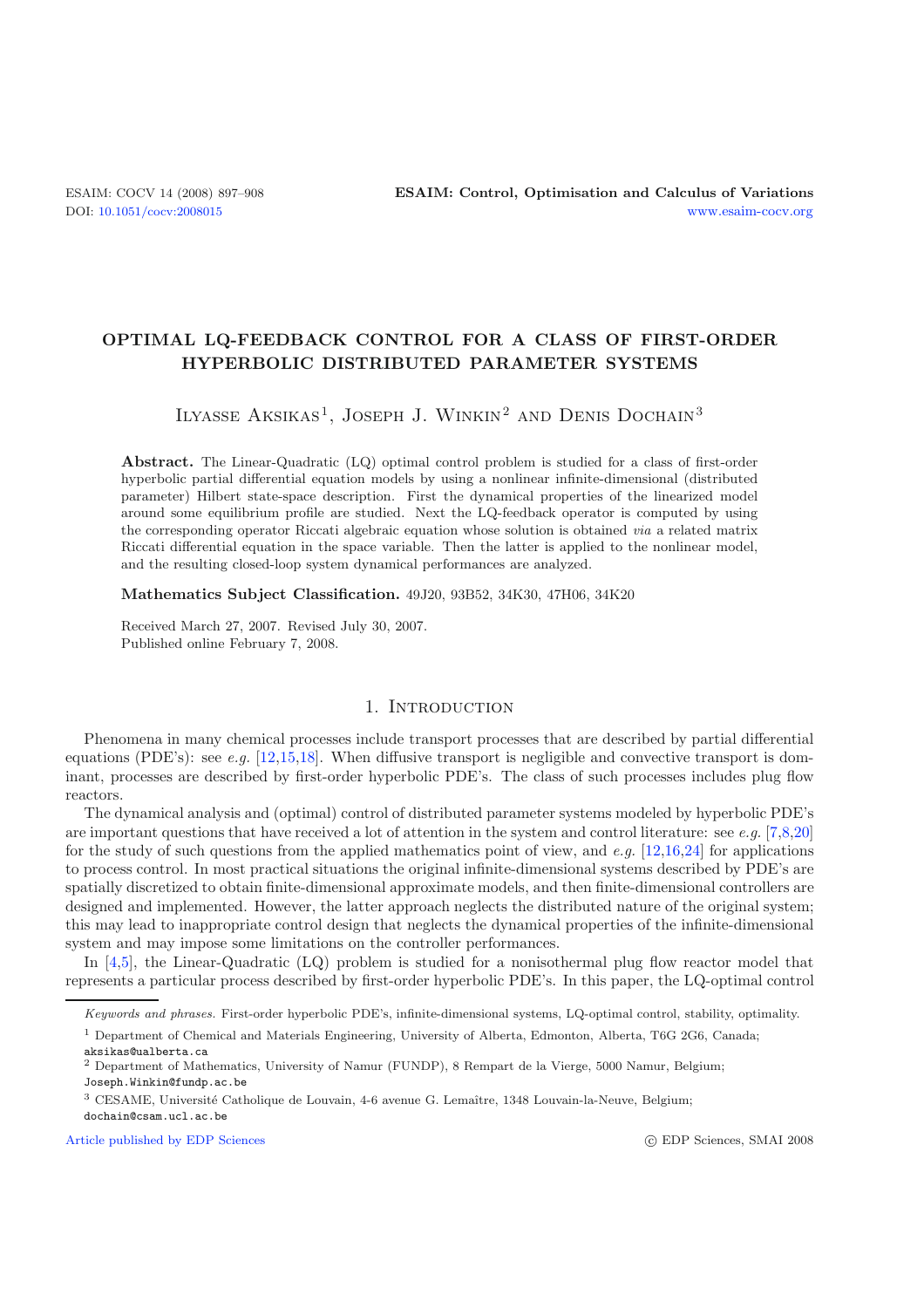problem is studied for a more general class of first-order hyperbolic PDE models by using a nonlinear infinitedimensional Hilbert state-space description. Section 2 describes both the nonlinear model and linearized model of this class of systems. Section 3 focuses on dynamical properties (exponential stability, reachability and observability) of the linearized model. The optimal control design is the object of Section 4. An LQ-optimal feedback is computed by using the corresponding operator Riccati algebraic equation, whose solution is obtained *via* a related matrix Riccati differential equation. Then, in Section 5, this LQ-optimal feedback is applied to the nonlinear model, and the resulting closed-loop system dynamical performances are analyzed. Criteria are given that guarantee that the closed-loop system is asymptotically stable. Moreover optimality is proved with respect to a modified cost criterion.

### <span id="page-1-1"></span><span id="page-1-0"></span>2. Models description

## 2.1. **Nonlinear model**

Let us consider the following semilinear first-order hyperbolic PDE system in one spatial dimension:

$$
\frac{\partial x}{\partial t} = -\frac{\partial x}{\partial z} + f(x, u) \tag{2.1}
$$

$$
y = h(x) \tag{2.2}
$$

subject to the boundary condition: for all  $t \geq 0$ :

$$
x(0,t) = b \tag{2.3}
$$

and the initial condition: for almost all  $z \in [0, 1]$ :

$$
x(z,0) = x_0(z)
$$
 (2.4)

where  $z \in [0,1]$  (without loss of generality) and  $t \in [0,\infty)$  denote the spatial variable and the time variable respectively,  $x(t) := [x_1(\cdot, t), \ldots, x_n(\cdot, t)]^T \in H := L^2(0, 1)^n, u(t) := [u_1(\cdot, t), \ldots, u_m(\cdot, t)]^T \in U := L^2(0, 1)^m$ , and  $y(t) := [y_1(\cdot, t), \ldots y_p(\cdot, t)]^T \in Y := L^2(0, 1)^p$  denote the vectors of state (input, output, respectively) variables at time t, the functions  $f := [f_1 \dots f_n] : H \times U \longrightarrow H$  and  $h := [h_1 \dots h_p] : H \longrightarrow Y$  are continuous vector functions,  $b \in \mathbb{R}^n$  is a constant (column) vector and  $x_0$  is in H.

Let us assume that the system  $(2.1)$ – $(2.2)$  has at least one equilibrium profile  $(x_e, u_e) \in H \times U$ , *i.e.*  $(x_e, u_e)$ is a solution of the following ordinary differential equation

$$
\frac{\mathrm{d}x_e}{\mathrm{d}z} = f(x_e(z), u_e(z)), \quad x_e(0) = b.
$$

**Remark 2.1.** (a) In this paper, it will be assumed that the hyperbolic PDE (2.1), together with the boundary condition  $(2.3)$  and the initial condition  $(2.4)$  is well posed, *i.e.* that, with any fixed input function u, the state trajectories exist such that, for all  $t > 0$ ,  $x(t)$  is in H. See *e.g.* [\[8](#page-11-4)], Chapter 3, for more detail concerning the existence of solutions to semilinear and quasilinear systems; see also [\[22](#page-11-10)[,23\]](#page-11-11) for the analysis of the state trajectories of such models, by means of general mathematical descriptions involving abstract differential equations on Banach or Hilbert spaces. In addition, specific existence conditions for the state trajectories will be established in Section 5, for such hyperbolic PDE system under LQ-optimal state feedback.

(b) If the function f is assumed to be Lipschitz continuous on its domain, then the system  $(2.1)$ – $(2.2)$  has a unique equilibrium profile  $x_e$ , corresponding to a fixed input function  $u_e$ . This applies in particular to the nonisothermal plug flow reactor studied in [\[3](#page-11-12)[–5\]](#page-11-9).

In what follows, although we do not necessarily linearize the system  $(2.1)$ – $(2.2)$  around the trivial equilibrium  $(0, 0)$ , we shall keep for simplicity x and u as notations for the new variables  $x-x_e$  and  $u-u_e$ , respectively.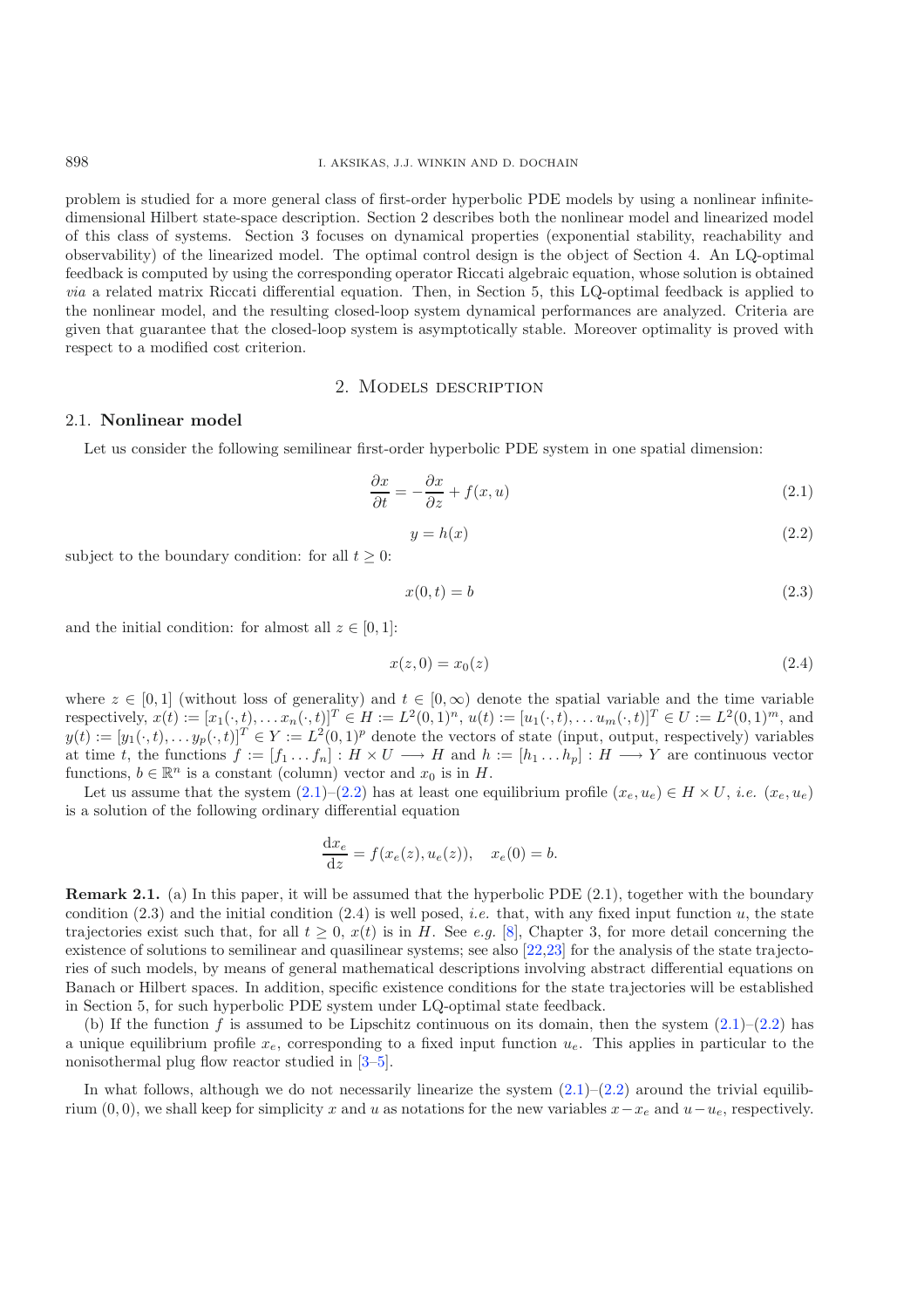### <span id="page-2-3"></span><span id="page-2-0"></span>2.2. **Linearized model**

<span id="page-2-4"></span>The linearization of the system  $(2.1)$ – $(2.2)$  around an equilibrium profile leads to the following linear timeinvariant infinite-dimensional state-space system on the Hilbert space  $H$ :

$$
\begin{cases}\n\dot{x}(t) = Ax(t) + Bu(t), \ x(0) = x_0 \in H \\
y(t) = Cx(t).\n\end{cases}
$$
\n(2.5)

Here A is the linear (unbounded) operator defined on its domain:

$$
D(A) = \left\{ x \in H : x \text{ is a.c., } \frac{\mathrm{d}x}{\mathrm{d}z} \in H \text{ and } x(0) = 0 \right\}
$$
 (2.6)

(where a.c. means that the function  $x$  is absolutely continuous) by

<span id="page-2-5"></span>
$$
A = \begin{bmatrix} -\frac{d}{dz} - \alpha_{1,1}I & -\alpha_{1,2}I & \dots & -\alpha_{1,n}I \\ -\alpha_{2,1}I & -\frac{d}{dz} - \alpha_{2,2}I & \dots & -\alpha_{2,n}I \\ \vdots & \vdots & \ddots & \vdots \\ -\alpha_{n,1}I & -\alpha_{n,2}I & \dots & -\frac{d}{dz} - \alpha_{n,n}I \end{bmatrix}
$$
(2.7)

<span id="page-2-1"></span>where I denotes the identity operator on  $L^2(0,1)$ . The operators  $B \in \mathcal{L}(U, H)$  and  $C \in \mathcal{L}(H, Y)$  are the bounded linear operators defined by

$$
Bu = \begin{bmatrix} \beta_{1,1}I & \beta_{1,2}I & \dots & \beta_{1m}I \\ \beta_{2,1}I & \beta_{2,2}I & \dots & \beta_{2,m}I \\ \vdots & \vdots & \ddots & \vdots \\ \beta_{n,1}I & \beta_{n,2}I & \dots & \beta_{n,m}I \end{bmatrix} \begin{bmatrix} u_1 \\ u_2 \\ \vdots \\ u_m \end{bmatrix},
$$
(2.8)

and

$$
Cx = \begin{bmatrix} w_{1,1}I & w_{1,2}I & \dots & w_{1,n}I \\ w_{2,1}I & w_{2,2}I & \dots & w_{2,n}I \\ \vdots & \vdots & \ddots & \vdots \\ w_{p,1}I & w_{n,2}I & \dots & w_{p,n}I \end{bmatrix} \begin{bmatrix} x_1 \\ x_2 \\ \vdots \\ x_n \end{bmatrix}.
$$
 (2.9)

<span id="page-2-2"></span>Denoting by <u>k</u> the set of positive integers  $\{1,\ldots,k\}$ , the functions  $\alpha_{i,j}(z), i,j \in \underline{n}, \beta_{i,j}(z), i \in \underline{n}, j \in \underline{m}$  and  $w_{i,j}(z)$ ,  $i \in p$ ,  $j \in \underline{n}$  correspond to the Jacobians of the nonlinear functions f and h of the model equations evaluated at the chosen equilibrium profile and are given by

$$
\alpha_{i,j} = -\frac{\partial f_i}{\partial x_j}(x_e, u_e), \ \beta_{i,j} = \frac{\partial f_i}{\partial u_j}(x_e, u_e), \ w_{i,j} = \frac{\partial h_i}{\partial x_j}(x_e).
$$

**Remark 2.2.** It is assumed that all the functions  $\alpha_{i,j}$ ,  $\beta_{i,j}$  and  $w_{i,j}$  are in  $L^{\infty}(0,1)$ . These conditions guarantee in particular that the linear operators  $B$  and  $C$  defined above are bounded on  $U$  and  $H$  respectively.

Let us denote by  $M, N$  and C the following space-varying matrices, that will be useful in the rest of this paper:

$$
\mathcal{M} := -\left[\alpha_{i,j}\right]_{i,j \in \underline{n}}, \ \mathcal{N} := \left[\beta_{i,j}\right]_{i \in \underline{n}}, \ \mathcal{C} := \left[w_{i,j}\right]_{i \in \underline{p}}, \ \mathcal{C} := \left[\alpha_{i,j}\right]_{i \in \underline{n}}.\tag{2.10}
$$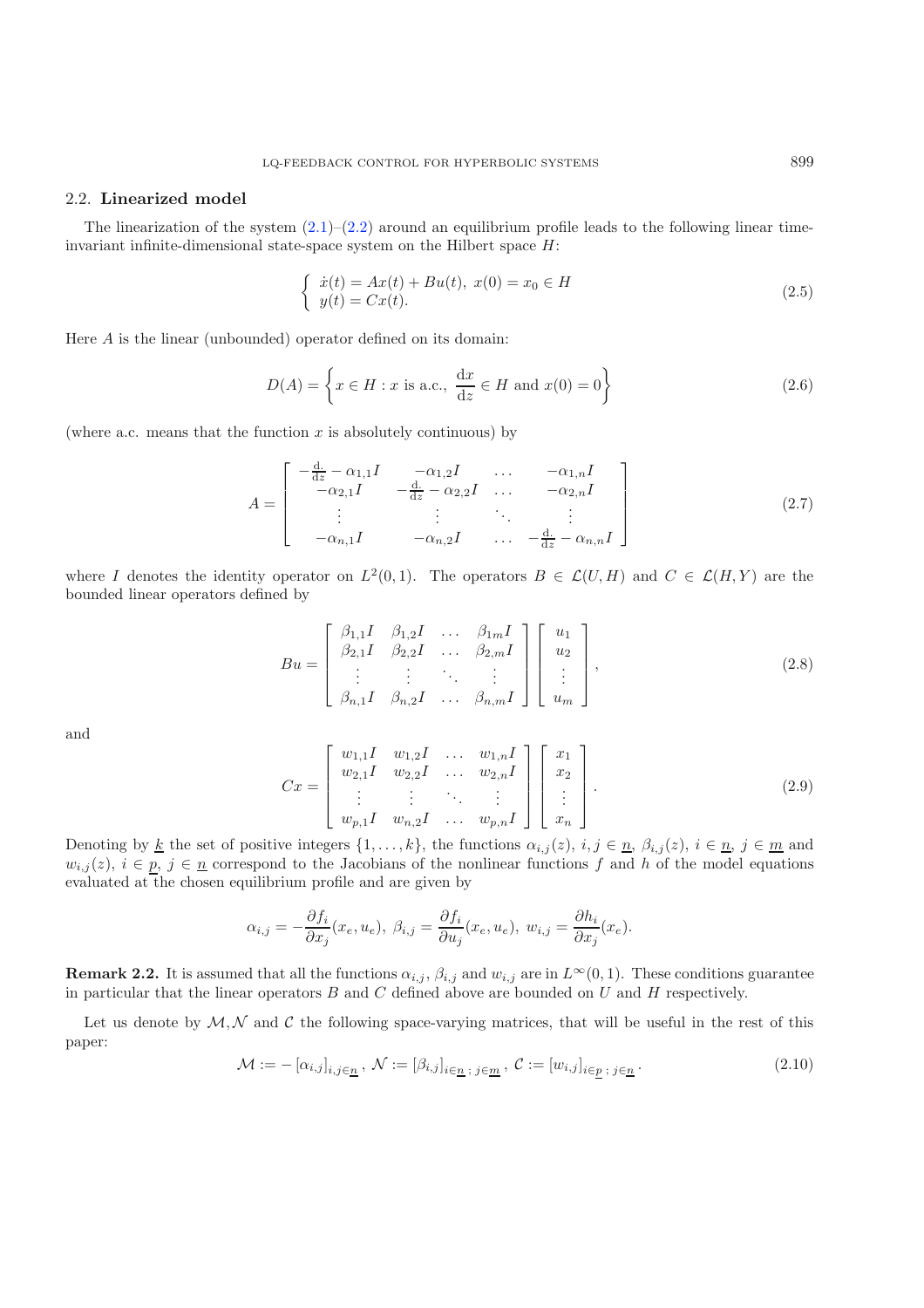#### <span id="page-3-7"></span><span id="page-3-6"></span><span id="page-3-0"></span>3. Dynamical properties of the linearized model

This section focuses on dynamical properties, *viz.* exponential stability, reachability and observability of the linearized model  $(2.5)$ – $(2.9)$ . The fundamental observation leading to these properties is the strong relation between the infinite-dimensional linear system  $\Sigma(A, B, C)$  (see *e.g.* [\[13](#page-11-13)]) and the finite-dimensional linear spacevarying system  $\Sigma(\mathcal{M}, \mathcal{N}, \mathcal{C})$  (see *e.g.* [\[10\]](#page-11-14)) given by [\(2.10\)](#page-2-2). This relation is observed thanks to the fact that the solution of a related operator Lyapunov equation can be built from the solution of the corresponding matrix Lyapunov equation: see Section 3.2. First let us define the controllability matrix of a matrix pair  $(M, N)$ (see [ $25$ ], p. 66):

$$
Q_c(z) := [P_0(z) \, \dot{P}_1(z) \, \dot{P}_{n-1}(z)] \tag{3.1}
$$

<span id="page-3-1"></span>where

$$
P_{k+1}(z) = -\mathcal{M}(z)P_k(z) + \frac{dP_k}{dz}(z), \quad P_0(z) = \mathcal{N}(z).
$$
 (3.2)

The observability matrix of a matrix pair  $(C, \mathcal{M})$  is defined similarly (see [\[25](#page-11-15)], p. 66):

$$
Q_o(z) := [S_0(z)\dot{S}_1(z)\dot{S}_{n-1}(z)]
$$
\n(3.3)

where

<span id="page-3-2"></span>
$$
S_{k+1}(z) = -\mathcal{M}^T(z)S_k(z) + \frac{dS_k}{dz}(z), \quad S_0(z) = \mathcal{C}^T(z).
$$
 (3.4)

### 3.1. **Exponential stability**

The first focus concerns the exponential stability of the  $C_0$ -semigroup generated by the operator A. In order to prove the exponential stability of this  $C_0$ -semigroup, the complete observability (see [\[25\]](#page-11-15)) of some related matrix pair is needed.

<span id="page-3-3"></span>**Lemma 3.1.** *The following matrix Lyapunov differential equation (MLDE)*

$$
-\frac{d\mathcal{P}}{dz} = \mathcal{P}\mathcal{M} + \mathcal{M}^T \mathcal{P} + I_n, \quad \mathcal{P}(1) = 0
$$
\n(3.5)

*admits a positive definite solution,* viz. *the observability gramian* P*, on* [0, 1)*.*

<span id="page-3-4"></span>*Proof.* Observe that the corresponding observability matrix of the pair  $(I_n, \mathcal{M})$  (see Eqs. [\(3.3\)](#page-3-0)–[\(3.4\)](#page-3-1)) is full rank, whence by using [\[25](#page-11-15)], Theorem 5, p. 69, the matrix pair  $(I_n, \mathcal{M})$  is completely observable on the interval [0, 1). Consequently, the MLDE  $(3.5)$  has a positive definite solution on the interval  $[0, 1)$  (see *e.g.* [\[10\]](#page-11-14)).

<span id="page-3-5"></span>By observing that the solution of the corresponding operator Lyapunov algebraic equation (OLAE) can be built from the solution of the MLDE [\(3.5\)](#page-3-2), Lemma [3.1](#page-3-3) leads to the following exponential stability result.

**Theorem 3.1.** *The operator* A *defined by* [\(2.6\)](#page-2-3)–[\(2.7\)](#page-2-4) *is the infinitesimal generator of an exponentially stable* C0*-semigroup of bounded linear operators on* H*.*

*Proof.* In view of [\[13](#page-11-13)], Theorem 5.3.1, p. 217, it suffices to prove that there exists a positive definite operator  $P \in$  $\mathcal{L}(H)$  satisfying the following OLAE

$$
PA + A^*P + I = 0
$$
 with  $P(D(A)) \subset D(A^*)$ . (3.6)

In view of the structure of the operator A, it seems natural to look for a solution of the form  $P = [\mathcal{P}_{i,j}(z) I]_{i,j \in \mathbb{R}}$ , where I is the identity operator and every  $\mathcal{P}_{i,j}$  is a real valued function defined on [0, 1] and is the  $(i, j)$ -entry of a symmetric matrix function  $z \in [0,1] \mapsto \mathcal{P}(z) \in \mathbb{R}^{n \times n}$ . The notation  $[\mathcal{P}_{i,j}(z) I]_{i,j \in \underline{n}}$  is adopted here in order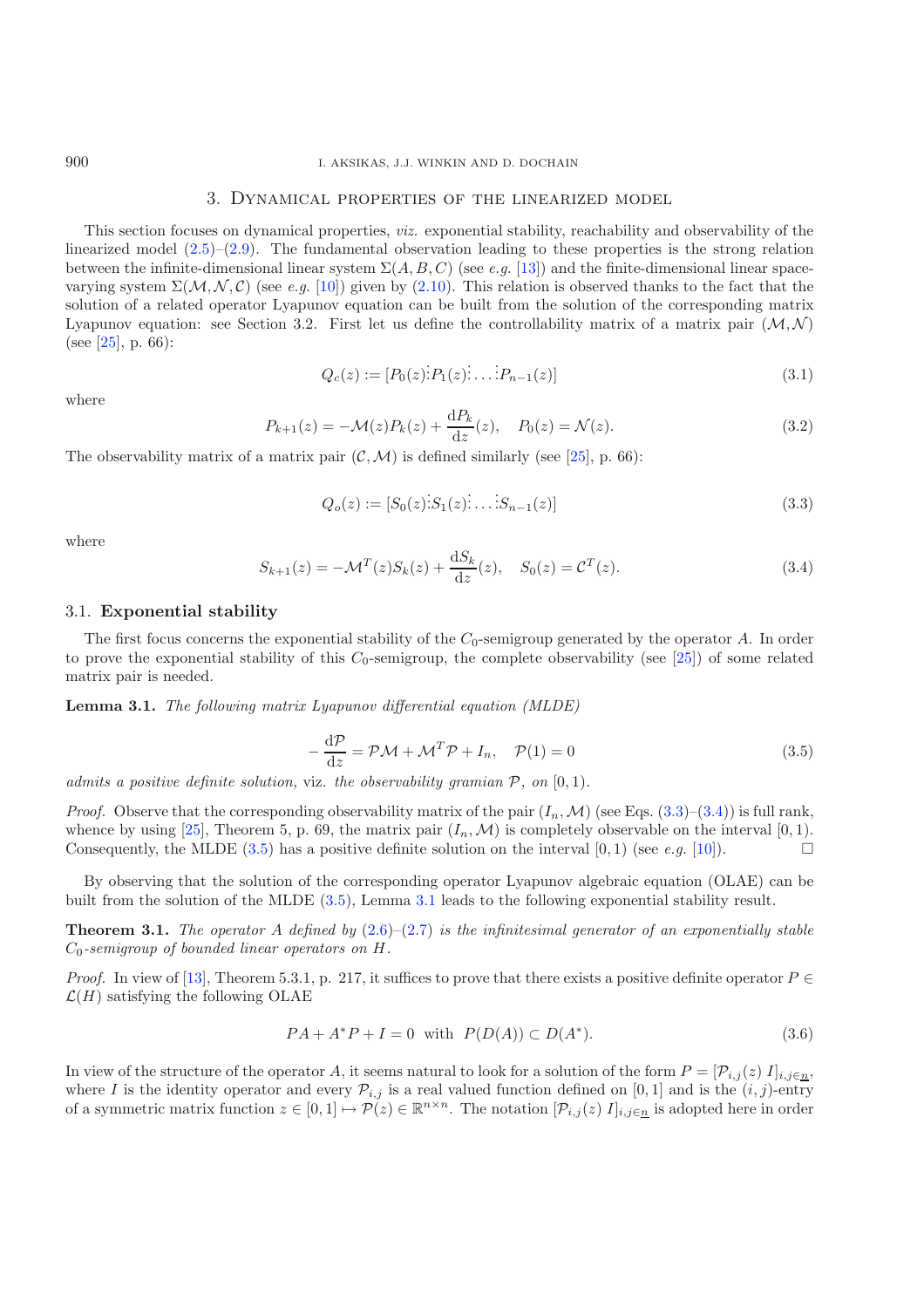to avoid any confusion between a matrix with scalar valued entries and an (multiplication) operator matrix. By a straightforward calculation, the following identities can be shown to hold:

<span id="page-4-2"></span>
$$
PA = PA_0 + PM
$$
 and  $A^*P = A_0^*P + M^*P$ , (3.7)

where the operator  $A_0$  is the unbounded linear diagonal operator defined on its domain

$$
D(A_0) := \left\{ x \in H : x \text{ is a.c., } \frac{dx}{dz} \in H \text{ and } x(0) = 0 \right\}
$$

by

$$
A_0 := \begin{bmatrix} -\frac{d}{dz} & 0 & \cdots & 0 \\ 0 & -\frac{d}{dz} & \cdots & 0 \\ \vdots & \vdots & \ddots & \vdots \\ 0 & 0 & \cdots & -\frac{d}{dz} \end{bmatrix},
$$
(3.8)

and the operator M is given by  $M = [\mathcal{M}_{i,j}(z)]_{i,j \in n}$ . On the other hand, it can be shown that

$$
PA_0 + A_0^*P = \frac{\mathrm{d}P}{\mathrm{d}z}.\tag{3.9}
$$

Therefore, if the matrix  $\mathcal{P} := [\mathcal{P}_{i,j}(z)]_{i,j \in \underline{n}}$  is the positive definite solution of the MLDE [\(3.5\)](#page-3-2), then the operator  $P := [\mathcal{P}_{i,j}(z)I]_{i,j\in n}$  is a solution of the OLAE [\(3.6\)](#page-3-4), since the final condition  $\mathcal{P}(1) = 0$  implies that  $P(D(A)) \subset$  $D(A^*)$ . Moreover this solution is positive definite. Indeed, for any  $x \in H$ , one has

$$
\langle Px, x \rangle_H = \int_0^1 (x^T(z)\mathcal{P}(z)x(z))\mathrm{d}z.
$$

Hence one can conclude that P is also positive definite since the matrix function  $\mathcal P$  is positive definite on [0, 1] by Lemma [3.1.](#page-3-3)  $\Box$ 

The following result is an obvious consequence of Theorem [3.1](#page-3-5) (see *e.g.* [\[13](#page-11-13)]).

**Corollary 3.1.** The operator pair  $(A, B)$  is exponentially stabilizable and the operator pair  $(C, A)$  is exponen*tially detectable.*

#### <span id="page-4-0"></span>3.2. **Reachability and observability**

The second question concerns the reachability of  $(A, B)$ , where A is given by  $(2.6)$ – $(2.7)$  and B is given by [\(2.8\)](#page-2-5). Noting that the fact that the reachability operator Lyapunov algebraic equation can be related to some matrix Lyapunov differential equation leads to the following result:

<span id="page-4-1"></span>**Theorem 3.2.** Let A and B be the operators defined by  $(2.6)-(2.7)$  $(2.6)-(2.7)$  $(2.6)-(2.7)$  and  $(2.8)$ *, respectively. Let* M and N *be the matrices defined by* [\(2.10\)](#page-2-2). If the matrix pair  $(M, N)$  is totally controllable on [0, 1] then the operator *pair* (A, B) *is reachable.*

*Proof.* First recall that the operator A generates an exponentially stable  $C_0$ -semigroup. Then by [\[13\]](#page-11-13), Theorem 4.1.23, p. 160, the extended reachability gramian, denoted by  $L_B$ , is the unique self-adjoint solution of the following OLAE:

$$
L_B(D(A^*)) \subset D(A), \quad \text{and} \quad [AL_B + L_B A^* + BB^*]x = 0, \ x \in D(A^*). \tag{3.10}
$$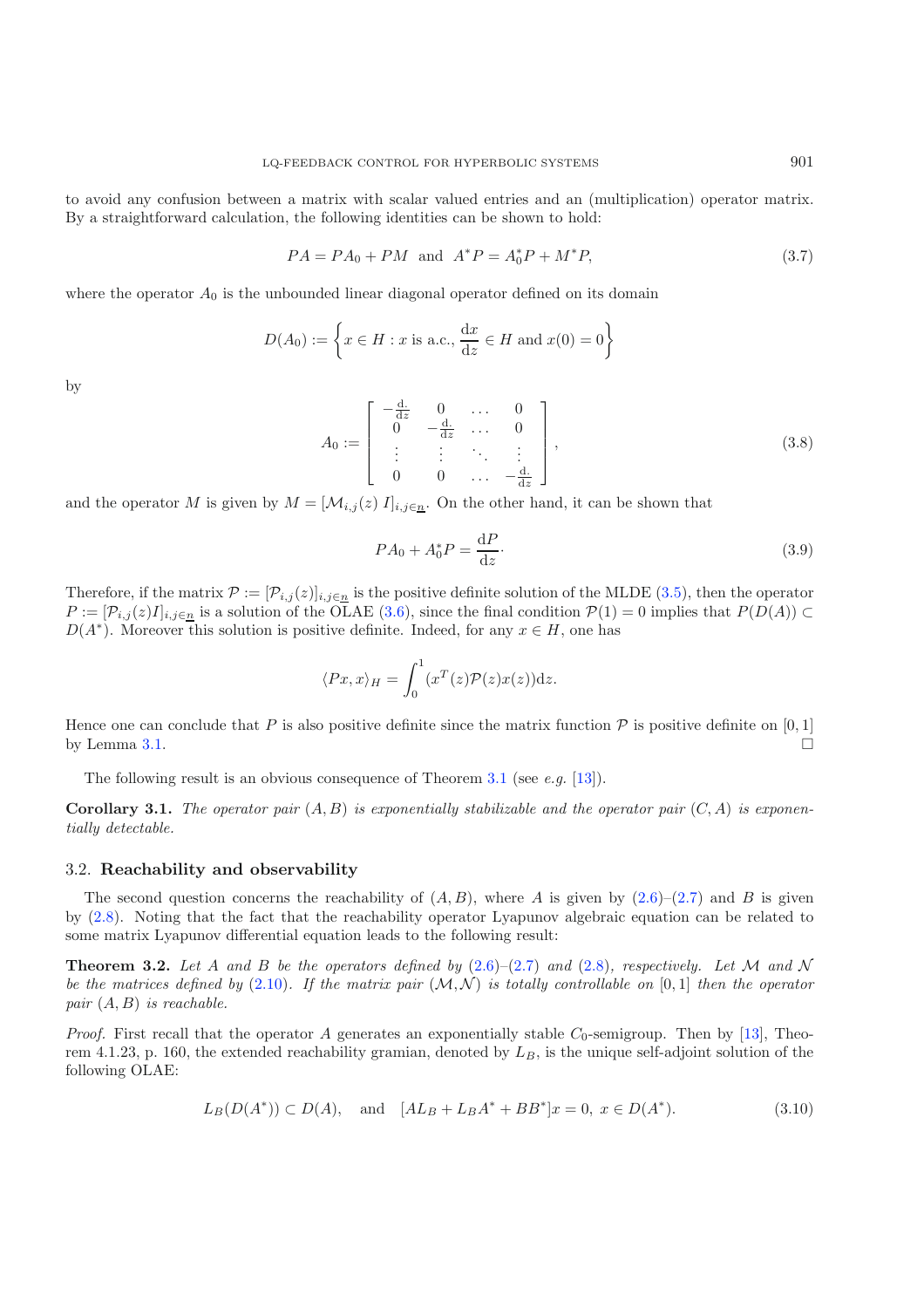In order to prove the reachability of  $(A, B)$  and in view of [\[13\]](#page-11-13), Theorem 4.1.22, p. 160, it is enough to show that the solution  $L_B$  is positive definite. Note that by a straightforward calculation it can be shown that if the matrix  $\mathcal{L}_B := (l_{i,j}(z))_{1 \le i,j \le n}$  is the positive definite solution of the MLDE

$$
\frac{\mathrm{d}\mathcal{L}_B}{\mathrm{d}z} = \mathcal{M}\mathcal{L}_B + \mathcal{L}_B \mathcal{M}^T + \mathcal{N}\mathcal{N}^T, \ \mathcal{L}_B(0) = 0,\tag{3.11}
$$

whose existence is guaranteed by the total controllability of the matrix pair  $(M, N)$ , then the operator  $L_B :=$  $(l_{i,j}(z)I)_{1\leq i,j\leq n}$  is the solution of the OLAE [\(3.10\)](#page-4-0). Moreover  $L_B$  is positive definite since the matrix function  $\mathcal{L}_B$ is positive definite on  $[0, 1]$ .

In view of [\[25\]](#page-11-15), Theorem 3, p. 69, the following corollary is a straightforward consequence of Theorem [3.2:](#page-4-1)

**Corollary 3.2.** *If the controllability matrix*  $Q_c(z)$ *, defined by equations* [\(3.1\)](#page-3-6)–[\(3.2\)](#page-3-7)*, is full rank,* i.e.  $rank(Q_c(z)) = n$  *for all*  $z \in [0, 1]$ *, then the operator pair*  $(A, B)$  *is reachable.* 

By using duality and arguments similar to those used for the reachability analysis, it can be shown that the observability follows from the total observability of some related space-varying system. This is summarized in the following theorem and corollary:

**Theorem 3.3.** Let A and C be the operators defined by  $(2.6)-(2.7)$  $(2.6)-(2.7)$  $(2.6)-(2.7)$  and  $(2.9)$ *, respectively. Let* M and C be *the matrices defined by* [\(2.10\)](#page-2-2). If the matrix pair  $(C, \mathcal{M})$  is completely observable on [0,1] then the operator *pair* (C, A) *is observable.*

**Corollary 3.3.** If the observability matrix  $Q_o(z)$ , defined by equation [\(3.3\)](#page-3-0)–[\(3.4\)](#page-3-1) is full rank, i.e.  $rank(Q_o(z)) = n$  *for some*  $z \in [0, 1]$ *, then the operator pair*  $(C, A)$  *is observable.* 

## <span id="page-5-1"></span>4. LQ-Optimal control design

This section is devoted to the design of an optimal LQ-feedback (see *e.g.* [\[11](#page-11-16)[,13](#page-11-13)]) for the linearized model given by  $(2.5)-(2.9)$  $(2.5)-(2.9)$  $(2.5)-(2.9)$ . More precisely the aim is to find a control law which minimizes the following cost criterion:

$$
\Lambda(x_0; u) = \int_0^\infty (\langle y(s), y(s) \rangle + \langle u(s), u(s) \rangle) ds.
$$
\n(4.1)

<span id="page-5-0"></span>First note that the fact that A generates an exponentially stable  $C_0$ -semigroup (see Th. [3.1\)](#page-3-5) implies that  $(A, B)$ is exponentially stabilizable and  $(C, A)$  is exponentially detectable.

It is well known (see *e.g.* [\[13](#page-11-13)]) that, under those conditions, the solution of this problem can be obtained by finding the nonnegative self-adjoint operator  $Q_o \in \mathcal{L}(H)$  that solves the operator Riccati algebraic equation (ORAE), *viz.*

$$
[A^*Q_o + Q_oA + C^*C - Q_oBB^*Q_o]x = 0,
$$
\n(4.2)

for all  $x \in D(A)$ , where  $Q_o(D(A)) \subset D(A^*)$ .

In order to solve this equation, the following lemma, which can be easily proven by noting that the matrices  $\mathcal{C}^T\mathcal{C}$  and  $\mathcal{N}\mathcal{N}^T$  are positive semi-definite (see [\[1](#page-11-17)], Cor. 6.7.36), is useful.

**Lemma 4.1.** *Let us consider the following matrix Riccati differential equation (MRDE):*

$$
-\frac{d\Phi}{dz} = \mathcal{M}^T \Phi + \Phi \mathcal{M} + \mathcal{C}^T \mathcal{C} - \Phi \mathcal{N} \mathcal{N}^T \Phi, \quad \Phi(1) = 0.
$$
\n(4.3)

*Then the latter has a unique positive semi-definite solution on* [0, 1]*.*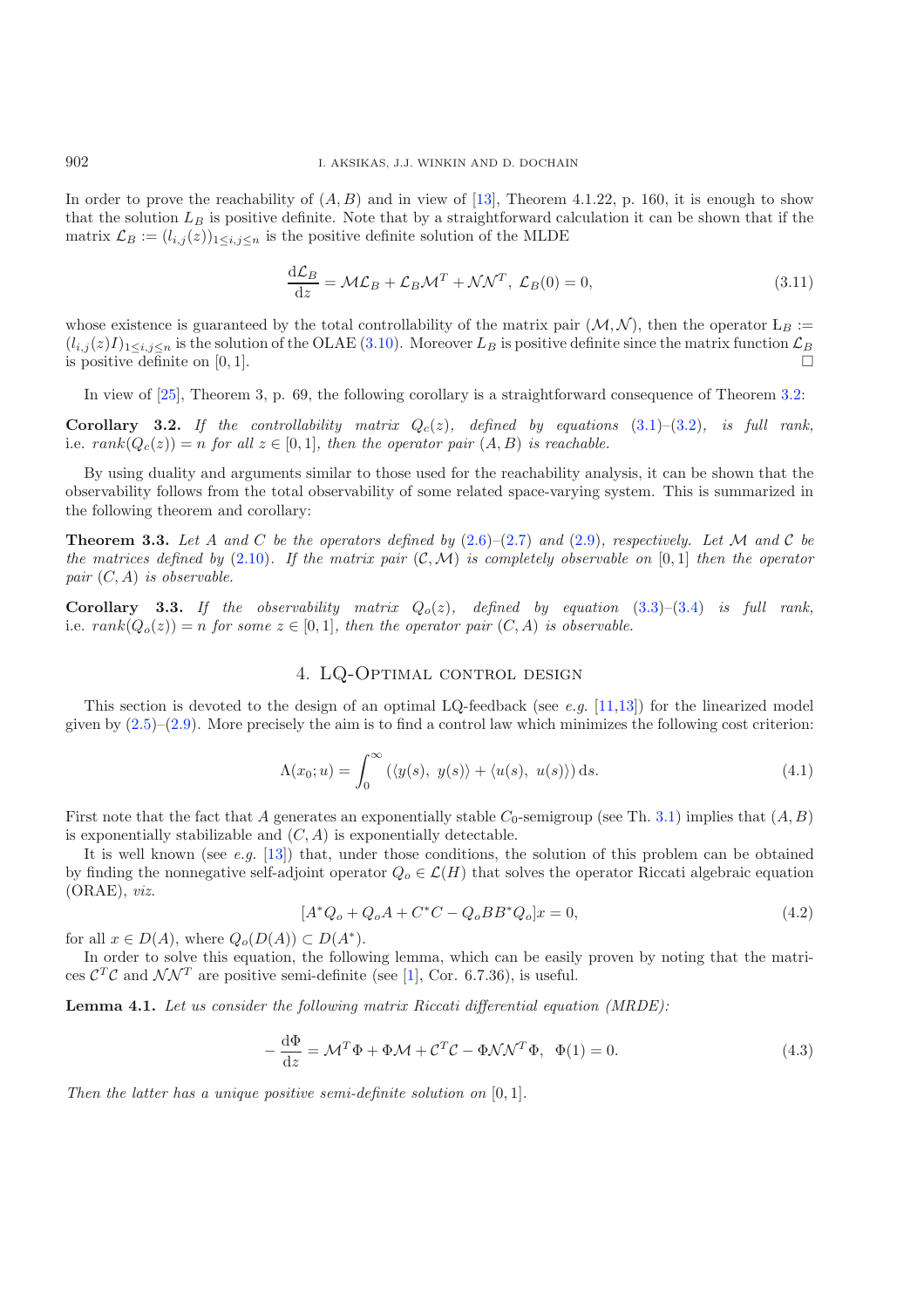Now we are in a position to state the following result:

**Theorem 4.1.** Let us consider the linearized model  $(2.5)-(2.9)$  $(2.5)-(2.9)$  $(2.5)-(2.9)$ . Let  $\mathcal{N} \in \mathbb{R}^{n \times m}$  be given by  $(2.10)$  and  $\Phi \in \mathbb{R}^{n \times n}$ *be the solution of the MRDE* [\(4.3\)](#page-5-0)*. Consider*

<span id="page-6-2"></span><span id="page-6-0"></span>
$$
\Psi(z) =: -\mathcal{N}^T(z)\Phi(z) \in \mathbb{R}^{m \times n}.
$$
\n(4.4)

*Then*  $Q_0 := [\Phi_{i,j}]_{i,j \in \underline{n}}$  *is the unique self-adjoint positive semi-definite solution of the operator Riccati differential equation* [\(4.2\)](#page-5-1)*. Hence the operator*

$$
K_0 := [\Psi_{i,j} \ I]_{i \in \underline{m}, \ j \in \underline{n}} \tag{4.5}
$$

*is the optimal LQ-feedback and the LQ-optimal control law is given by*

$$
u_{opt}(z,t) = \Psi(z)x(z,t). \tag{4.6}
$$

*Proof.* Let us prove that  $Q<sub>o</sub>$  is the unique self-adjoint positive semi-definite solution of the ORAE [\(4.2\)](#page-5-1). First observe that

$$
A^*Q_0 = A_0^*\Phi + M^*\Phi \quad \text{and} \quad Q_0A = \Phi A_0 + \Phi M,
$$

where  $A_0$  is given by  $(3.8)$ . By direct calculation, it can be easily shown that

$$
A_0^* \Phi + \Phi A_0 = \left[ \frac{\mathrm{d} \Phi_{i,j}}{\mathrm{d} z} I \right]_{i,j \in \underline{n}}.
$$

On the other hand  $C^*C = [(\mathcal{C}^T \mathcal{C})_{i,j} I]_{i,j \in \underline{n}}$  and  $Q_0 BB^*Q_0 = [(\Phi \mathcal{N} \mathcal{N}^T \Phi)_{i,j} I]_{i,j \in \underline{n}}$ . Therefore if the matrix  $\Phi$  is a solution of the MRDE [\(4.3\)](#page-5-0), then  $Q_o = \Phi I$  is a solution of the ORAE [\(4.2\)](#page-5-1) since the initial condition  $\Phi(1) = 0$ implies that  $Q_o(D(A)) \subset D(A^*)$ . Moreover the fact that the MRDE [\(4.3\)](#page-5-0) has a unique positive semi-definite solution  $\Phi$  on [0, 1] implies that the operator  $Q_o = \Phi I$  is the unique self-adjoint positive semi-definite solution of the ORAE  $(4.2)$ .

**Remark 4.1.** In view of Theorem 3.2 and Corollary 3.2, if the matrix pair  $(M, N)$  is totally controllable, or equivalently the controllability matrix  $Q_c$  is full rank on the interval [0, 1], then the LQ-optimal feedback  $K_0$  can also be uniquely determined by spectral factorization (see *e.g.* [9]). This alternative method was successfully applied to a nonisothermal plug flow reactor in [\[4](#page-11-8)[,5](#page-11-9)].

## <span id="page-6-1"></span>5. Nonlinear closed-loop system performances analysis

This section focuses on the performances of the resulting closed-loop nonlinear system based on the implementation of the optimal LQ-feedback designed in the previous section. Here, we are interested in two questions. The first one is the asymptotic stability. The second one is the optimality of the designed LQ-control for the nonlinear system since its optimality is proved only on the linearized model with respect to a chosen quadratic criterion. Without loss of generality let us assume that the optimal LQ-feedback is computed for the linearized model around the zero equilibrium profile.

### 5.1. **Stability analysis**

In this subsection, we are interested in the asymptotic stability of the closed-loop nonlinear model. The latter can be described by applying the LQ-optimal state feedback  $K_0$ , given by  $(4.5)$ , to the nonlinear model  $(2.1)–(2.2)$  $(2.1)–(2.2)$  $(2.1)–(2.2)$ :

$$
\begin{cases} \n\dot{x}(t) = A_0 x(t) + N_0(x(t)) \\ \nx(0) = x_0 \in D(A_0) \n\end{cases} \n\tag{5.1}
$$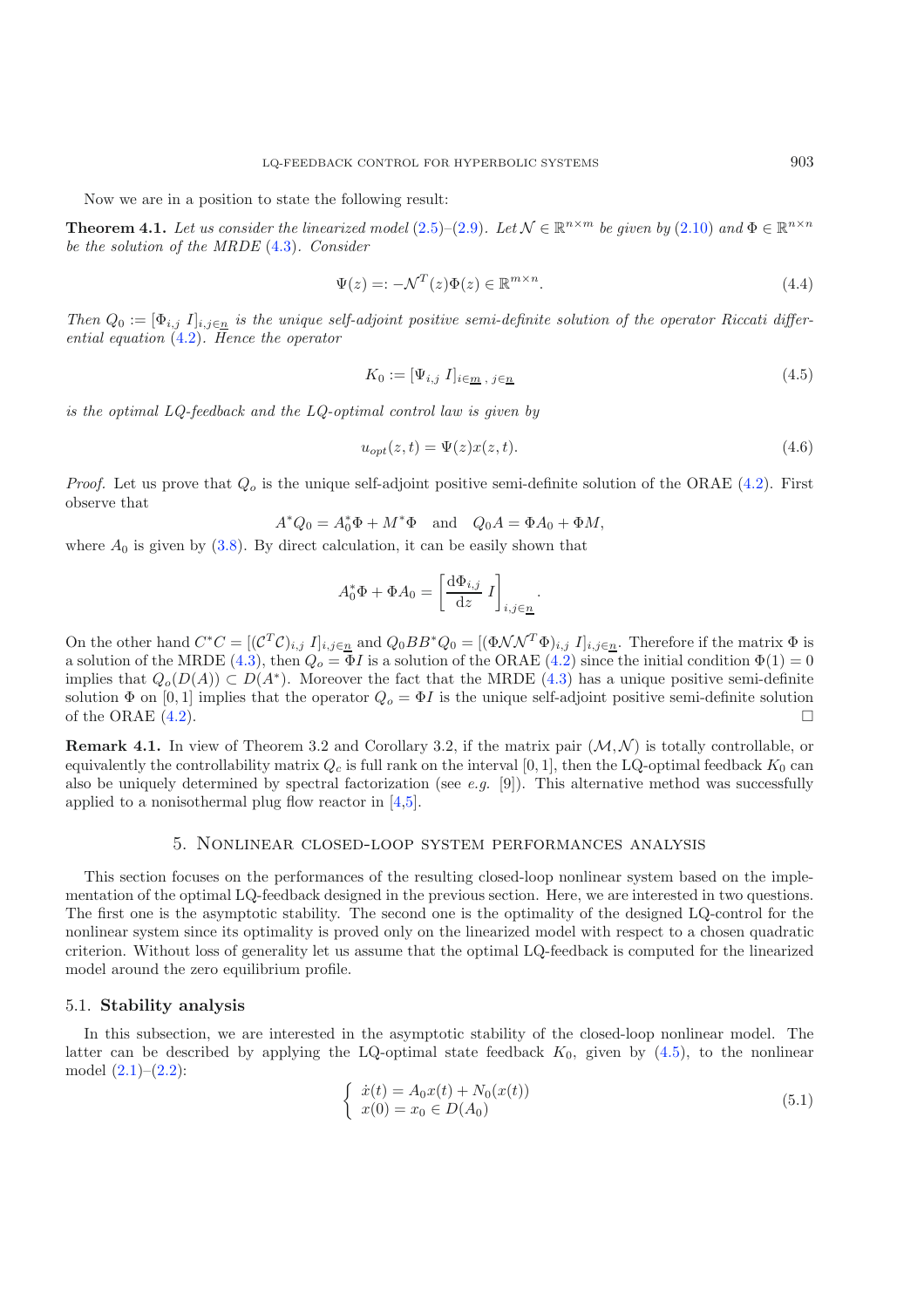where the operator  $A_0$  is the linear (unbounded) diagonal operator given by equation [\(3.8\)](#page-4-2) and the nonlinear operator  $N_0$  is defined on H by

$$
N_0(x) := f(x, K_0 x). \tag{5.2}
$$

First we assume that the operator  $\mathcal{N}_0$  is defined everywhere. The analysis of the following results is based on concepts and results developed *e.g.* in [\[9](#page-11-18)[,14](#page-11-19)[,19](#page-11-20)[,21](#page-11-21)].

**Definition 5.1.** Let  $\mathcal A$  be an operator on a Banach space X with domain  $D(\mathcal A)$ .

(i) A is said to be *dissipative* if, for all  $x, x' \in D(\mathcal{A})$  and for all  $\lambda > 0$ ,

$$
||x - x'|| \le ||(x - x') - \lambda(\mathcal{A}x - \mathcal{A}x')||,
$$

or equivalently, for all x,  $x' \in D(\mathcal{A})$ , there exists a bounded linear functional f on X such that  $f(x - x') = ||x - x'||^2 = ||f||^2$  and  $f(Ax - Ax') \leq 0$ .

In addition A is said to be *strictly dissipative* if the conditions above hold with strict inequalities, for all  $x, x' \in D(\mathcal{A})$  such that  $x \neq x'$ .

(ii) A is said to be *(strictly)* m-dissipative if it is (strictly) dissipative and  $\mathcal{R}(I - \mathcal{A}) = X$ , where  $\mathcal{R}(T)$ denotes the range of an operator  $T$ .

<span id="page-7-1"></span>**Theorem 5.1.** *Consider the closed-loop nonlinear system*  $(5.1)$ – $(5.2)$ *. If the operator*  $N_0$  *is strictly dissipative on the Hilbert space* H, then the operator  $A_0 + N_0$  *is the generator of a unique nonlinear contraction semigroup*  $\Gamma(t)$ *on H. Moreover, for any*  $x_0 \in H$ ,

$$
x(t, x_0) := \Gamma(t)x_0 \to 0 \text{ as } t \to \infty
$$

i.e. *the zero state is an asymptotically stable equilibrium state.*

*Proof.* Observe that each diagonal entry of the operator  $A_0$  generates an exponentially stable  $C_0$ -semigroup of contraction (see [\[13](#page-11-13)], Ex. 2.2.4, p. 34), whence it is m-dissipative. It follows that the operator  $A_0$  is m-dissipative. On the other hand  $(I - \lambda A_0)^{-1}$  is compact. Indeed, consider the operator

$$
\mathcal{A}_d:=-\frac{\mathrm{d.}}{\mathrm{d} z}
$$

defined on the domain

$$
D(\mathcal{A}_d) = \left\{ x \in L^2(0,1) : x \text{ is absolutely continuous}, \frac{dx}{dz} \in L^2(0,1) \text{ and } x(0) = 0 \right\}.
$$

A straightforward computation shows that, for any  $\lambda > 0$  and for any  $g \in L^2(0,1)$ ,

$$
((I - \lambda A_d)^{-1}g)(z) = \frac{1}{\lambda} \exp\left(-\frac{z}{\lambda}\right) \int_0^z \exp\left(\frac{\eta}{\lambda}\right) g(\eta) d\eta.
$$

Using this identity, it can be shown that  $(I - \lambda A_d)^{-1}$  is a Hilbert-Schmidt operator, whence it is compact. It follows that the operator  $(I - \lambda A_0)^{-1}$  is also compact, as a diagonal matrix of compact operators. Then, by using the strict dissipativity of  $N_0$  the conclusion follows directly from [\[2\]](#page-11-22), Theorem 4.3.1, pp. 59–60.

<span id="page-7-2"></span>**Theorem 5.2.** *Consider the closed-loop nonlinear system* [\(5.1\)](#page-6-1)–[\(5.2\)](#page-7-0)*. Assume that the operator*  $N_0$  *is Lipschitz continuous with Lipschitz constant*  $l_0$ *. Then, if*  $l_0 < e^{-1}$ *, the operator*  $A_0 + N_0$  *is the generator of a unique nonlinear contraction semigroup*  $\Gamma(t)$  *on* H. Moreover, for any  $x_0 \in H$ ,

$$
x(t, x_0) := \Gamma(t)x_0 \to 0 \text{ as } t \to \infty
$$

i.e. *the zero state is an asymptotically stable equilibrium state.*

<span id="page-7-0"></span>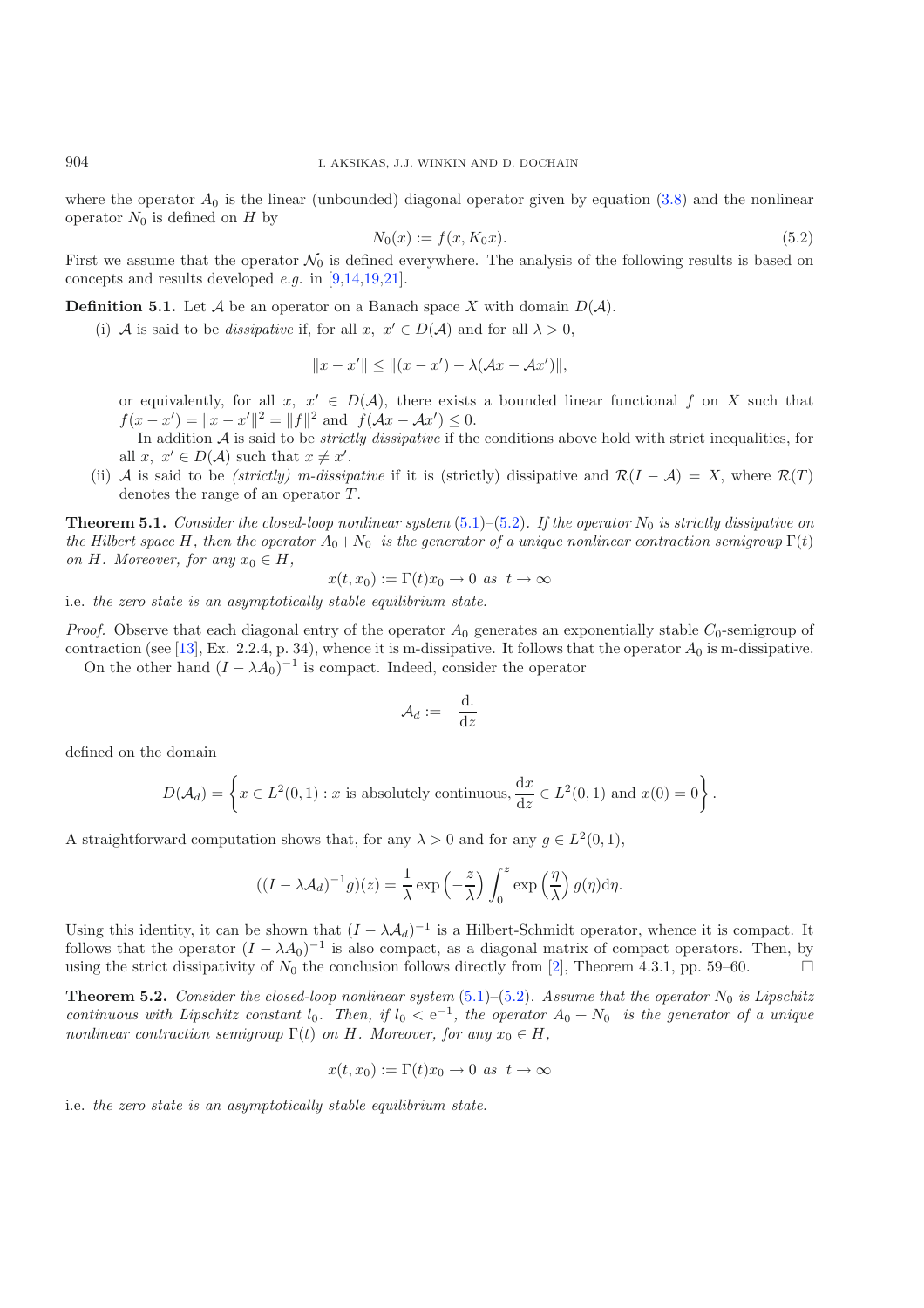*Proof.* Let us denote by  $\omega_0$  the growth bound of the  $C_0$ -semigroup  $(e^{A_0 t})_{t\geq 0}$ . By using [\[13\]](#page-11-13), Theorem 2.1.6(e), p. 18, and its proof, for all  $\omega > \omega_0$ , there exists a  $t_{\omega}$  such that

$$
\frac{\log \|e^{A_0 t}\|}{t} < \omega, \quad \text{for } t \ge t_\omega, \text{ or equivalently } \|e^{A_0 t}\| \le e^\omega, \text{ for } t \ge t_\omega.
$$

Note also that  $||e^{A_0t}||$  is bounded on every finite subinterval of  $[0, \infty)$ , in particular in the interval  $[0, t_{\omega}]$ , *i.e.* there exists  $M_{0,\omega} > 0$  such that

$$
\|e^{A_0 t}\| \le M_{0,\omega}, \quad \forall 0 \le t \le t_{\omega}.
$$
  
Then  $\forall \omega \ge \omega_0$ , there exists a constant  $M_{\omega} = \begin{cases} M_{0,\omega}, & \text{if } \omega > 0 \\ e^{-\omega t_{\omega}} M_{0,\omega} & \text{if } \omega < 0 \end{cases}$ , such that

$$
\|e^{A_0 t}\| \le M_\omega e^{\omega t}, \text{ for all } t \ge 0.
$$
\n
$$
(5.3)
$$

On the other hand, it can be shown that  $||e^{A_0t}|| = 0$ , for all  $t \ge 1$  and  $||e^{A_0t}|| = 1$ , for all  $t < 1$ . Then (a) the growth bound of the  $C_0$ -semigroup  $(e^{A_0 t})_{t\geq 0}$  is equal to  $-\infty$ , (b) the constant  $t_\omega$  defined above is equal to 1 and (c) the constant  $M_{0,\omega}$  is equal to 1. Consequently, for all  $\omega < 0$ 

$$
\|e^{A_0 t}\| \le M_\omega e^{\omega t}, \text{ for all } t \ge 0, \quad \text{where } M_\omega = e^{-\omega}.
$$
 (5.4)

By using [\[6](#page-11-23)], Corollary 13, p. 126, the asymptotic stability follows from [\[6\]](#page-11-23), Comment 14, p. 126, since  $\sup_{\omega \leq 0} \{-\omega e^{\omega}\} = e^{-1}.$ 

In the previous results, we have assumed that the nonlinear operator  $N_0$  is defined everywhere. Now we are interested in the asymptotic stability of the system  $(5.1)$  when the operator  $N_0$  is defined on a convex closed subset  $F \subset H$ . First the following technical concept is recalled:

**Definition 5.2.** Let A be a dissipative operator. Let  $X_0$  be a subset of X. A is said to be in  $Q(X_0)$  if  $D(\mathcal{A}) \subset X_0$  and  $X_0 \subset \mathcal{R}(I - \lambda \mathcal{A})$  for all  $\lambda > 0$ .

On the other hand, the following result, whose proof can be found in  $[2,6]$  $[2,6]$ , is needed.

<span id="page-8-0"></span>**Lemma 5.1** (6), Th. 16). Let F be a closed convex subset of X. Consider a linear closed dissipative operator  $A_0$ *such that*  $(I - \lambda A_0)^{-1}$  *is compact for some*  $\lambda > 0$ *. Consider a Lipschitz continuous nonlinear operator*  $N_0$  *on* F. *Assume that*  $A = A_0 + N_0$  *is strictly dissipative and the restriction of*  $A_0$  *to*  $D(A_0) \cap F$  *is in*  $Q(F)$  *and that the condition*

$$
\liminf_{\lambda \to 0^+} \lambda^{-1} d(F, x + \lambda N_0(x)) = 0, \text{ for } x \in \overline{D(\mathcal{A})},
$$

*holds, where*  $d(F, p)$  *denotes the distance from*  $p \in X$  *to* F. Let  $\Gamma(t)$  *be the contraction semigroup generated by* A. Assume that  $\overline{x}$  *is an equilibrium point of* A. Then for any  $x_0 \in \overline{D(A)}$ ,

$$
x(t, x_0) := \Gamma(t)x_0 \to \overline{x} \text{ as } t \to \infty.
$$

Now we are in a position to state the following result:

**Theorem 5.3.** *Consider the closed-loop nonlinear model*  $(5.1)$ – $(5.2)$ *. Assume that the operator*  $N_0$  *is Lipschitz continuous on* F and the operator  $A := A_0 + N_0$  is strictly dissipative. If  $F \subset \mathcal{R}(I - \lambda A_0)$  *for all*  $\lambda > 0$  *and if the condition*

$$
\liminf_{\lambda \to 0^+} \lambda^{-1} d(F, x + \lambda N_0(x)) = 0, \text{ for } x \in \overline{D(\mathcal{A})},
$$

*holds, then, for any*  $x_0 \in \overline{D(A)}$ ,

$$
x(t, x_0) := \Gamma(t)x_0 \to 0 \text{ as } t \to \infty
$$

i.e. *the zero state is an asymptotically stable equilibrium state.*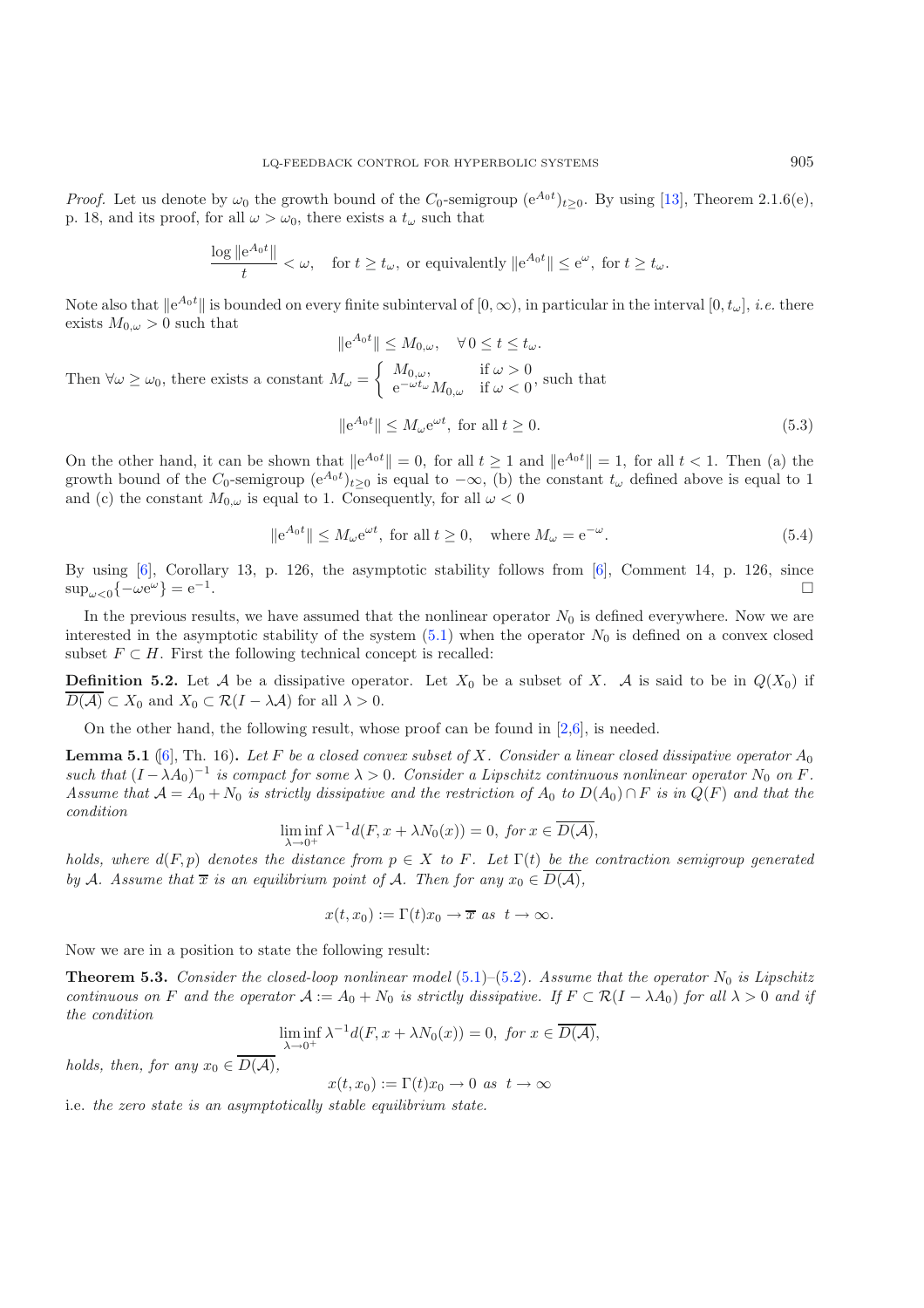*Proof.* This result is a consequence of Lemma [5.1.](#page-8-0) Indeed, the compactness and the m-dissipativity of  $A_0$  are shown in the proof of Theorem [5.1.](#page-7-1) On the other hand, the fact that  $F \subset \mathcal{R}(I - \lambda \mathcal{A})$  for all  $\lambda > 0$  implies that the restriction of  $A_0$  on  $D(A_0) \cap F$  is in  $Q(F)$  (see Def. 5.2) since  $\overline{D(A_0) \cap F} \subset F$ .

**Remark 5.1.** In view of  $(29)$  and since the state feedback operator  $K_0$  is linear, it suffices to check that the function f is Lipschitz continuous, in order to prove that the operator  $N_0$  is Lipschitz continuous too. In addition, when the Hilbert space  $X \times U$  is equipped with the inner product  $\langle (x, u); (y, v) \rangle := \langle x, y \rangle_H + \langle u, v \rangle_U$ , if  $l_f$ is a Lipschitz constant for f, then a Lipschitz constant for  $N_0$  is given by  $l_0 = l_f \cdot \sqrt{1 + ||K_0||^2}$ .

### 5.2. **Optimality analysis**

<span id="page-9-0"></span>Obviously, the LQ-feedback designed in the previous section is not going to be optimal for the overall nonlinear system since its computation is based on the linearized model with the objective to minimize a specific quadratic criterion. This subsection in concerned with an inverse optimal control problem. This study is inspired by [\[17\]](#page-11-24), which deals with the inverse optimal control problem for finite-dimensional systems. The question under study in this subsection is the following: what type of modification of the cost criterion can restore optimality? In this subsection it will be assumed that the function f is linear with respect to the input variable *i.e.*

$$
f(x) := f_0(x) + Bu.
$$

In this case the nonlinear open-loop system can be written as follows:

<span id="page-9-1"></span>
$$
\begin{cases}\n\dot{x}(t) = A_0 x(t) + B u(t) + f_0(x(t)) \\
x(0) = x_0 \in D(A_0).\n\end{cases}
$$
\n(5.5)

The idea is to write the generator of the latter as the sum of the linearized generator and some nonlinear operator:

$$
\begin{cases}\n\dot{x}(t) = Ax(t) + Bu(t) + \tilde{f}(x(t)) \\
x(0) = x_0 \in D(A_0)\n\end{cases} (5.6)
$$

where the function  $\tilde{f}(x) = f_0(x) - Jf_0(0)x$ , where  $Jf_0(0)$  denotes the Jacobian of the function  $f_0$  evaluated at 0. The LQ-control law  $u_{opt}$  given by [\(4.6\)](#page-6-2) is not optimal for the nonlinear system [\(5.6\)](#page-9-0) (except if the function  $f_0$ is linear), but it is optimal with respect to another type of cost criterion that includes the function  $\tilde{f}$ :

$$
\Lambda_0(x_0, u) = \int_0^\infty \pi(x, u) dt
$$
\n(5.7)

where the function  $\pi : H \times U \to \mathbb{R}$  is defined as

$$
\pi(x, u) := \langle Cx, Cx \rangle - 2\langle \tilde{f}, Q_o x \rangle + \langle u, u \rangle \tag{5.8}
$$

where  $Q_0 := [\Phi_{i,j} I]_{i,j \in \underline{n}}$  is the solution of the operator Riccati algebraic equation [\(4.2\)](#page-5-1) and  $\Phi$  is the solution of the matrix Riccati differential equation [\(4.3\)](#page-5-0). It turns out that the asymptotic stability of the nonlinear closed-loop system [\(5.6\)](#page-9-0) leads to the optimality of  $u_{opt}$  with respect to the cost criterion [\(5.7\)](#page-9-1).

<span id="page-9-2"></span>**Theorem 5.4.** *If zero is an asymptotically stable state for the nonlinear closed-loop system* [\(5.6\)](#page-9-0)*, then the LQcontrol law*  $u_{opt}$  *given by* [\(4.6\)](#page-6-2) *is optimal for the nonlinear system* [\(5.6\)](#page-9-0) *with respect to the cost criterion* [\(5.7\)](#page-9-1). *Proof.* In view of  $(5.6)$  and by a straightforward calculation, one gets

$$
\Lambda_0(x_0, u) = \int_0^\infty \left\{ \langle Cx, Cx \rangle - 2\langle \tilde{f}, Q_o x \rangle + \langle u, u \rangle \right\} dt
$$
  
= 
$$
\lim_{t_1 \to \infty} \int_0^{t_1} \left\{ \langle Cx, Cx \rangle - 2\langle \dot{x} - Ax - Bu, Q_o x \rangle + \langle u, u \rangle \right\} dt.
$$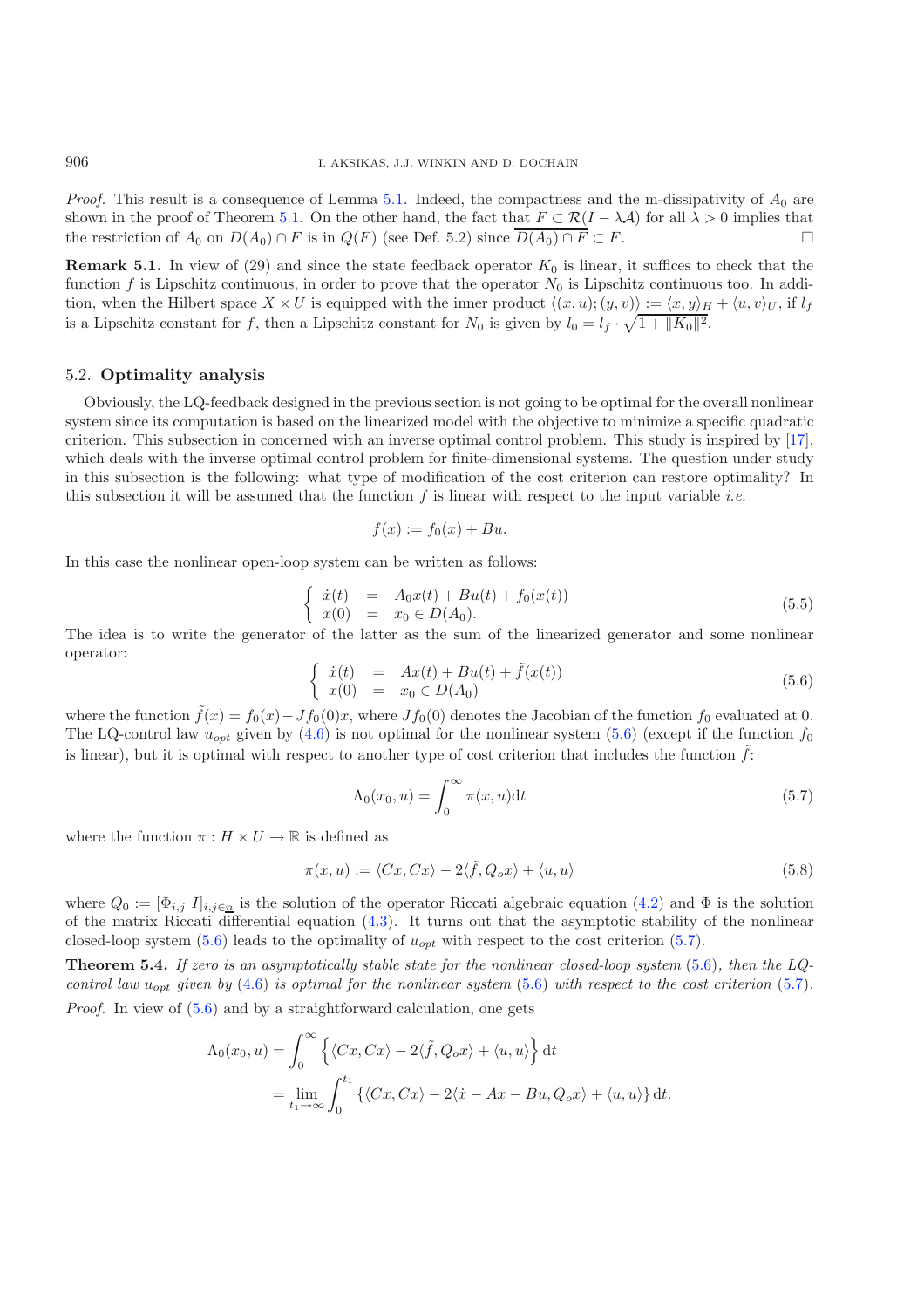Now by using the fact that  $Q<sub>o</sub>$  is the unique solution of the ORAE [\(4.2\)](#page-5-1), it follows that

<span id="page-10-0"></span>
$$
\Lambda_0(x_0, u) = \lim_{t_1 \to \infty} \int_0^{t_1} \left\{ -2 \langle \dot{x}, Q_o x \rangle + ||B^* Q_o x||^2 + 2 \langle u, B^* Q_o x \rangle + ||u||^2 \right\} dt
$$
  
=  $\langle x_0, Q_o x_0 \rangle + \lim_{t_1 \to \infty} \left[ -\langle x(t_1), Q_o x(t_1) \rangle + \int_0^{t_1} \left\{ \langle u - K_o x, u - K_o x \rangle \right\} dt \right].$ 

If we replace u by  $u_{opt}$  of  $(4.6)$ , we obtain

 $\Lambda_0(x_0, u_{opt}) = \langle x_0, Q_o x_0 \rangle - \lim_{t_1 \to \infty} \langle x(t_1), Q_o x(t_1) \rangle.$ 

Then

$$
\inf \Lambda_0(x_0, u) = \langle x_0, Q_o x_0 \rangle,\tag{5.9}
$$

since  $x(t) \to 0$  as  $t \to \infty$ .

**Comment 5.1.** Since the operator  $Q<sub>o</sub>$  is nonnegative, it follows from equation [\(5.9\)](#page-10-0) that the lower bound of the cost functional  $\Lambda_0$ , given by (5.7)–(5.8), is nonnegative. Therefore the functional  $\Lambda_0$  is nonnegative.

In view of Theorems [5.1](#page-7-1) and [5.2,](#page-7-2) the following corollary is an immediate consequence of Theorem [5.4:](#page-9-2)

**Corollary 5.1.** If the operator  $\mathcal{N}_0$  is defined everywhere and if one of the following conditions holds:

- (i) the operator  $N_0$  is strictly dissipative;
- (ii) the operator  $N_0$  is Lipschitz continuous with Lipschitz constant  $l_0$  and  $l_0 < e^{-1}$ .

*Then the LQ-control law u<sub>opt</sub> given by* [\(4.6\)](#page-6-2) *is optimal for the nonlinear system* [\(5.6\)](#page-9-0) *with respect to the cost criterion* [\(5.7\)](#page-9-1)*.*

## 6. Concluding remarks

In this paper, we have solved the LQ-optimal control problem for a class of first-order hyperbolic PDE's that includes convection reaction processes arising in chemical engineering. First the dynamical properties, *viz.* exponential stability, reachability and observability of the linearized model have been analyzed. Each of these properties can be characterized by a specific related operator Lyapunov algebraic equation whose solution can be constructed from a matrix Lyapunov differential equation. Next, an optimal control has been designed on the basis of a linearized model by using the corresponding operator Riccati algebraic equation, that can be solved *via* certain matrix Riccati differential equation. The computed LQ-control was applied to the nonlinear model and the closed-loop system performances were analyzed. Some simple conditions have been shown to guarantee the asymptotic stability and the optimality of the closed-loop nonlinear system with respect to a modified cost criterion.

From a physical point of view and in view of all the numerical experiments that we have made so far, we state as an educated guess the conjecture that the asymptotic stability property of the closed-loop system still holds without the condition  $l_0 < e^{-1}$ . However, it is not easy to prove this result by following the approach used in this paper. We leave this interesting open question as a topic for further research.

Possible topics for further research include the extension of the approach developed here to reaction-diffusion processes described by models taking axial dispersion phenomena into account, or the design of compensators based on optimal LQ-control of the estimated state.

 $\Box$